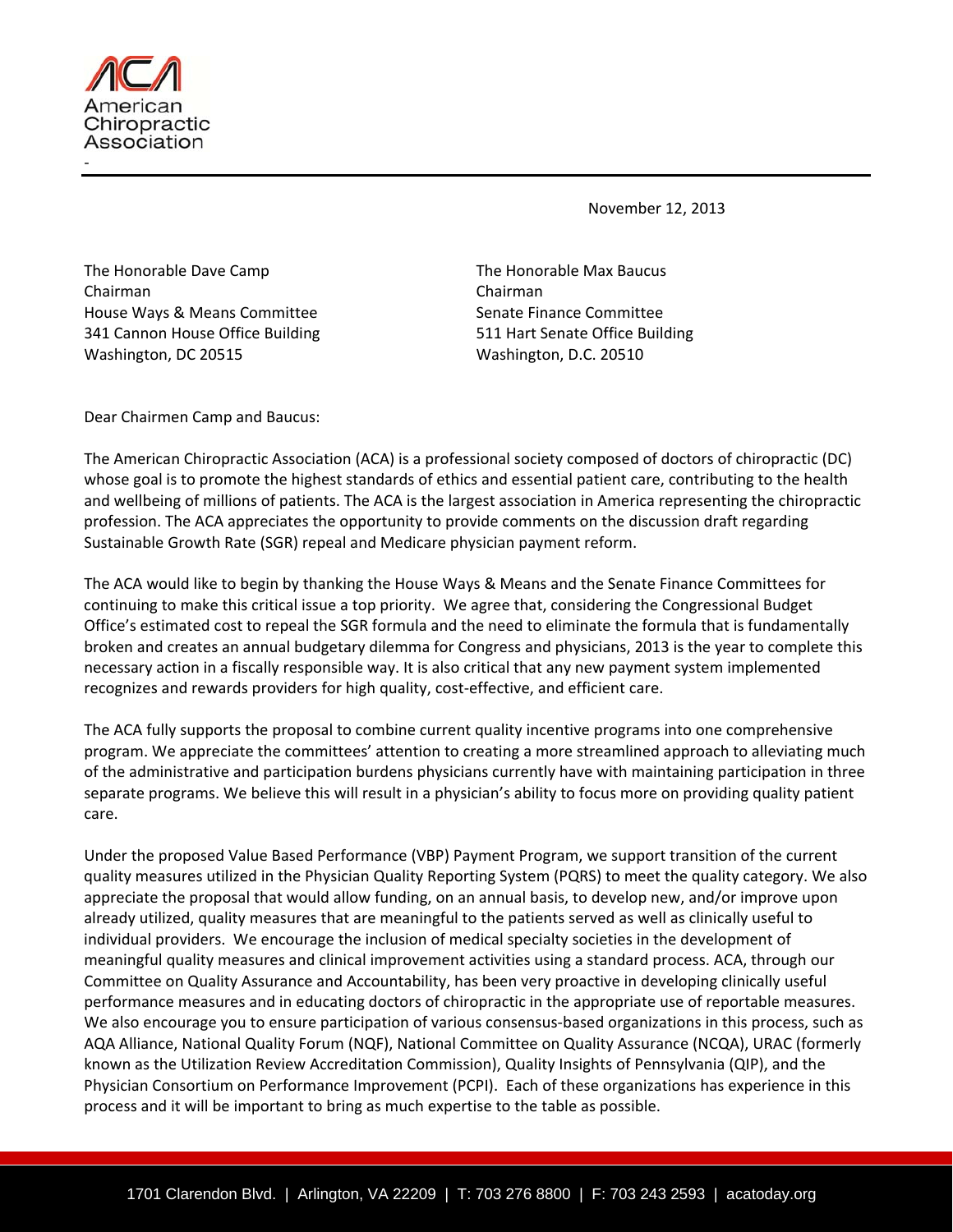We do have concerns, however with information on page 3 of the proposal, under "Quality measures." It is stated, "Professionals would be given credit for attainment and achievement, with higher overall weight given to outcome measures." This clause would essentially eliminate DCs, since the profession currently has no process for providing outcomes, without the use of E/M codes. It will be important to give special attention to provider groups that have not established sufficient quality measures or have outstanding issues preventing them from maximum participation in quality initiatives. Unfortunately, doctors of chiropractic have been precluded from a number of reportable measures, such as the back pain measures group, under the Physician Quality Reporting System (PQRS) due to their limited coverage under Medicare. Although clinically and legally required (e.g., licensure, Medicare) to take a history, perform an examination, and establish diagnoses and treatment plans, like other physician level providers, DCs are not covered for reimbursement under Medicare for Evaluation and Management (E/M) CPT® codes. As quality or value-based care dictates, the majority of performance measures (e.g., effectiveness, cost‐effectiveness, outcomes) are diagnosis specific and therefore coverage of E/M codes is mandatory to report these measures. Going forward, it will be important to consider that doctors of chiropractic have historically had coverage for these services in fee‐for‐service, third party payer programs, as well as other federal programs (e.g., Department of Veterans Affairs and Department of Defense health care delivery systems and the Federal Employees Health Benefits Plan), and should therefore be included in essential coverage in the new payment systems.

The use of the current value based modifier methodology to develop the standards to meet the resource use category is also supported by the ACA. We agree that, in a new physician payment system, it will be necessary to provide differential payments to a physician or physician group based upon the quality of care they furnish, compared to the cost of care, during a respective performance period. However, the ACA is again concerned that the chiropractic profession would be precluded from participation in the Resource use category due to the information in the following statement: "The proposal would also establish a process to involve professionals in furthering the measurement of resource use through **identifying episodes of care** and require them to indicate their specific role in treating the beneficiary (e.g., primary care or specialist) and the type of treatment (e.g., chronic condition, acute episode) on the claim form rather than having this determined by a formula." **[emphasis added]** We believe "identifying episodes of care" will be impossible for DCs to address without the ability to report E/M services; therefore, the profession would be precluded from participation.

The ACA also supports the use of clinical practice improvement activities as a way to prepare physicians to transition to advanced Alternative Payment Models (APMs). However, the proposal addresses items such as "population management," "timely communication of clinical information," and "establishment of care plans." All of these activities require a physician's ability to furnish and bill for E/M services to properly evaluate and diagnose a patient's condition(s), order any additional testing needed, set an appropriate treatment plan, perform a Chiropractic Manipulative Treatment (CMT) service, and counsel the patient on risk avoidance and health promotion activities. Additionally, as noted in the proposal, many of these criteria are components of medical homes. It is critical to note that previous proposals, while well intentioned overall, undermined the Federal statute defining physician providers (Section 1861 (r) of the Social Security Act) and, without foundation or precedent, created a provider classification for update incentives that would be closed to any non‐MD/DO providers. Doctors of chiropractic have been recognized as physicians in Medicare since the Social Security Amendments in 1972, and follow the same rules and policies as other physicians delivering high quality services to the Medicare population. Therefore, it is important that further discussion of this category include input from the chiropractic community to ensure that the profession does not face the prospect of inequitable payment updates solely on the basis of their licensure. This proposal is looking to recognize and reward value and quality of care and it is necessary to ensure that future iterations do not undo past patient choice and health care competition gains by establishing a specially protected class of physicians.

The ACA fully supports continued requirements for physicians to utilize certified Electronic Health Record (EHR) systems to demonstrate meaningful use in a new payment system. Since the launch of the Medicare EHR